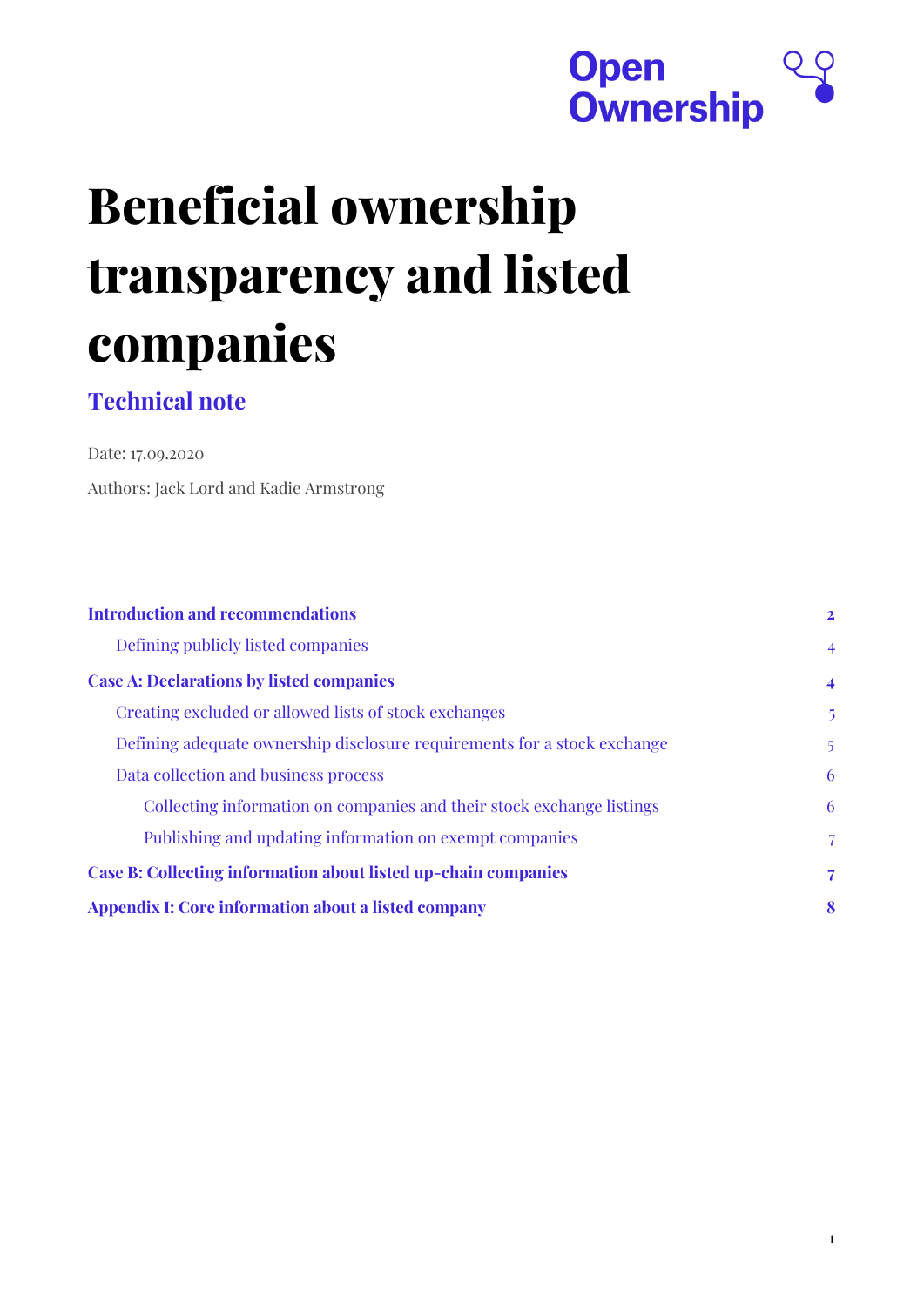

# <span id="page-1-0"></span>**Introduction and recommendations**

This technical note supports implementers of national beneficial ownership registers to reduce risks associated with exemptions from disclosure that exist for listed companies. It is not intended as an endorsement of the policy of exempting listed companies from beneficial ownership disclosure. Rather, the aim is to create actionable advice that can reduce the impact of policy loopholes and produce high quality data about listed companies in contexts where exemptions remain a reality.

This technical note covers:

- $\circ$  Case A: Potential exemptions from beneficial ownership (BO) disclosure where **a listed company** *is* **the declaring entity**.
- Case B: Where **a declaring company is owned or controlled by a listed company to any degree (directly or indirectly)**.

In both cases, the implementation note covers recommendations and considerations for deciding when an exemption should be granted, and outlines the information that should be provided in any exemption declaration. BO disclosures by publicly listed companies are relatively recent, and good practice is still emerging. The information and recommendations in this note are based on Open Ownership (OO)'s work supporting almost 40 countries globally to implement beneficial ownership transparency (BOT), and relevant academic and practitioner research.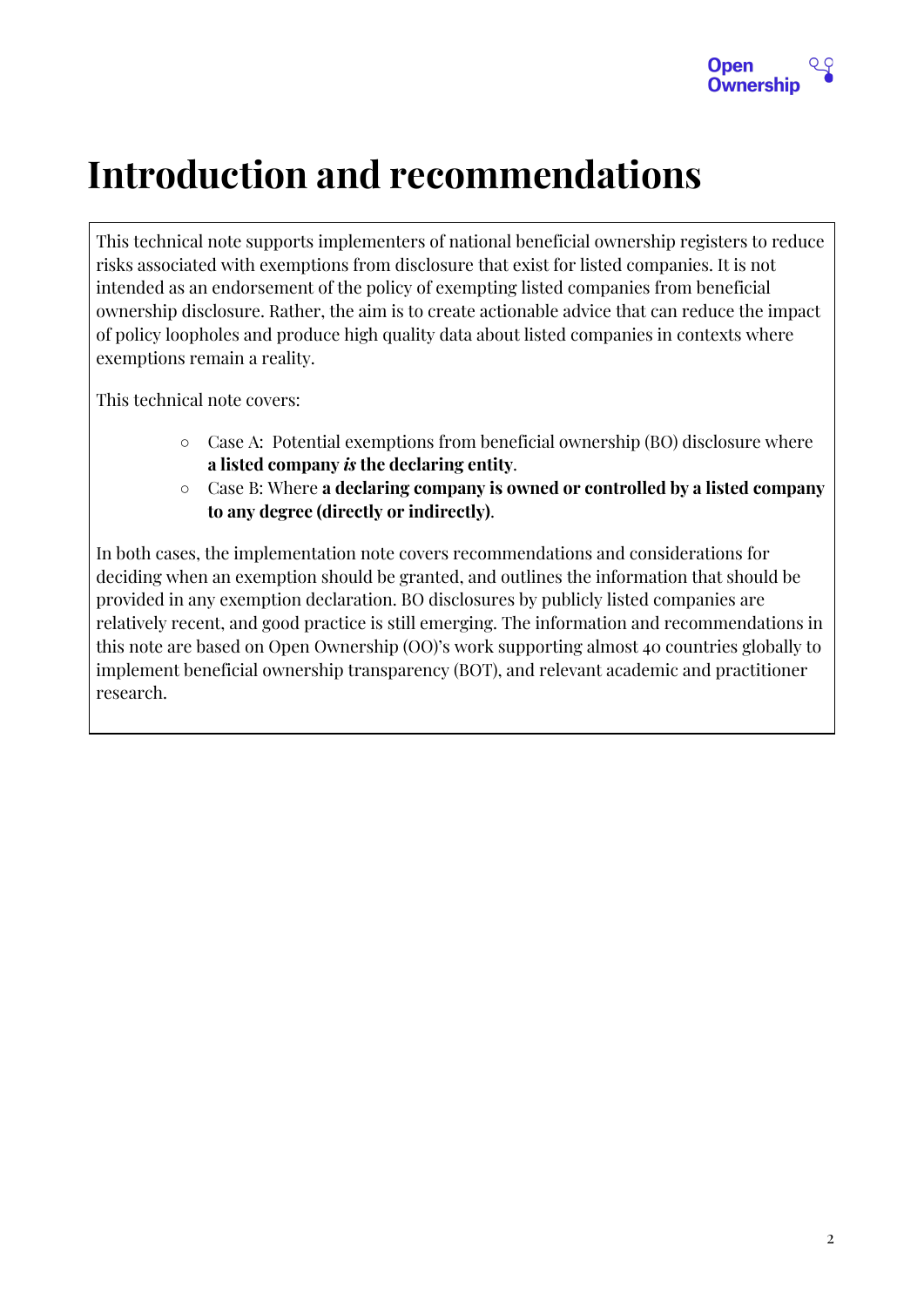

Beneficial ownership transparency requirements for listed companies are important due to the scale of assets traded on regulated exchanges. Transparency is fundamental for fair and well-functioning markets. Many stock exchanges have their own well developed transparency and disclosure requirements, but not all. This technical note aims to help governments decide what information to collect from listed companies in order to grant exemptions from full beneficial ownership disclosure and to reach market filings relevant to beneficial ownership.

OO recommends that:

- 1. blanket exemptions from BO disclosure requirements to companies listed on any stock exchange should not be granted. This is because transparency and disclosure requirements differ widely between stock exchanges;
- 2. listed companies should only be exempted from BO disclosure requirements if adequate and enforced BO disclosure requirements exist for the stock exchange(s) on which the declaring company is listed;
- 3. all companies that are exempt from BO disclosure requirements due to their listed status should have to declare, and periodically confirm, that they are exempt due to their listed status;
- 4. in published BO data, listed companies should be identifiable as such; sufficient data should be collected to connect them to relevant stock exchange listings.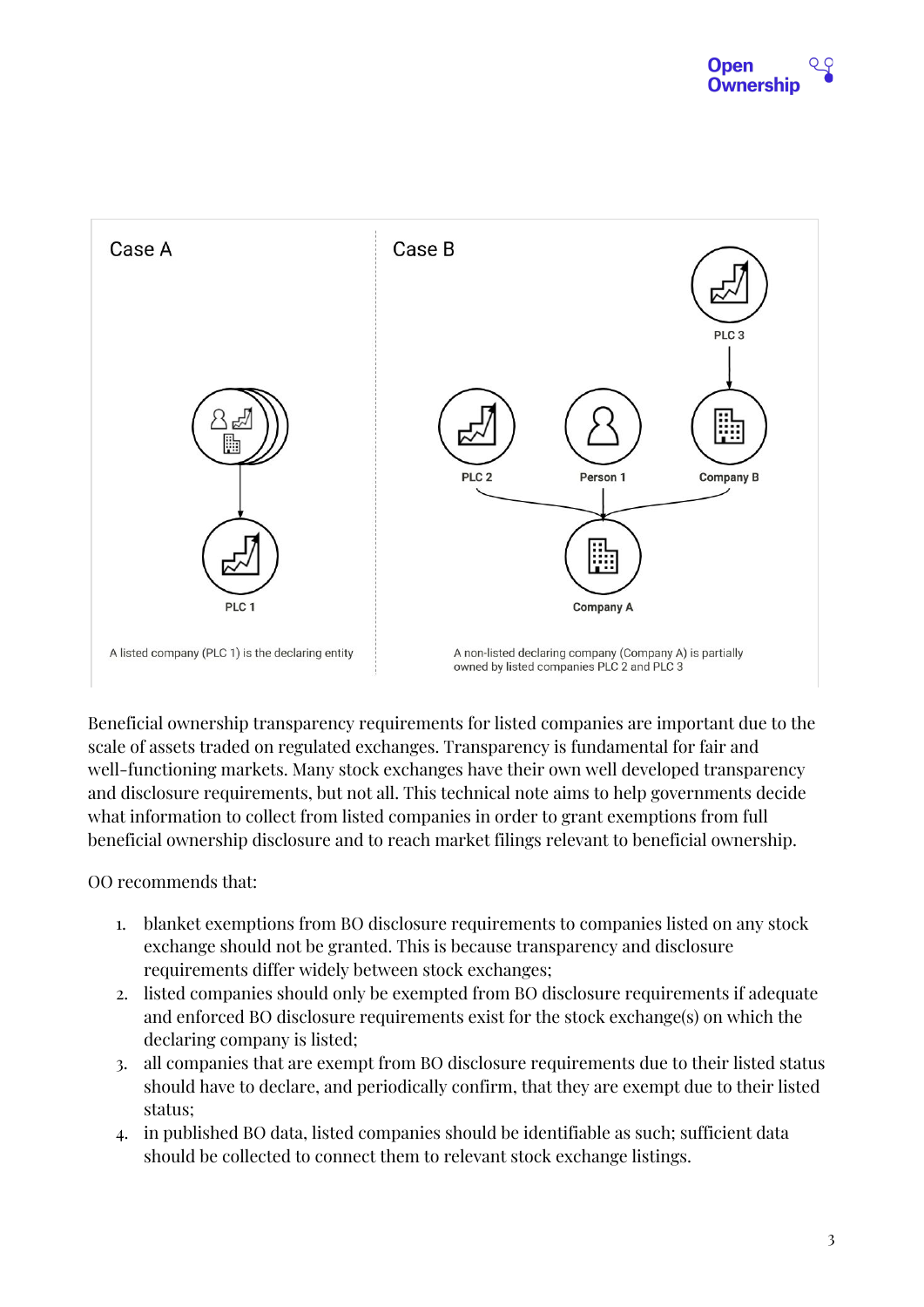

In implementing these recommendations, the following actions may be considered:

- 5. creating a list of stock exchanges with adequate (or inadequate) levels of ownership transparency; granting exemption from BO disclosure to companies only when they are listed on stock exchanges that have an adequate level of ownership transparency;
- 6. requiring listed or non-listed companies to disclose all up-chain listed companies that hold significant<sup>\*</sup> ownership or control interests in the declaring company, including sufficient data to be able to connect them to stock market filings.

These points are expanded upon in the following section.

### <span id="page-3-0"></span>Defining publicly listed companies

For the purposes of this technical note:

- A **listed company** means any company that has equity publicly traded on a regulated market.
- A **declaring entity** or **declaring company** is a company that is making a BO declaration.
- A BO **declaration** may be a statement of who the beneficial owners of the declaring company are, a statement about ownership and control relating to the declaring company, or a confirmation that the declaring company is not required to disclose its beneficial owners (for example, due to its listed status). A declaration may be made periodically or triggered by one or more conditions.
- An **up-chain company** is one that either directly or indirectly has any amount of control or ownership of a declaring company.

# <span id="page-3-1"></span>**Case A: Declarations by listed companies**

An exemption from BO disclosure based on listed status alone is **not** recommended because stock exchanges have variable levels of transparency over the ownership of the companies that are listed. Where transparency requirements are weak, stock exchange filings may not be a source of timely and accurate information on ownership and control.

Exemptions should be based **on the stock exchange(s) on which the company is listed**. Exchanges should be judged based on whether they have **adequate ownership disclosure requirements for listed companies**. It may be useful to consider both a stock exchange and a *segment* of that stock exchange, if different disclosure requirements can apply (as on the [LSE\)](https://www.lseg.com/areas-expertise/our-markets/london-stock-exchange/equities-markets/raising-equity-finance/main-market/listing-regime-and-obligations).

Although a company's articles or by-laws may specify stricter disclosure requirements than those of the exchanges on which it is listed, this is not recommended as the basis for exemptions. This is due to the monitoring burden that is placed on the agency responsible for maintaining the BO register.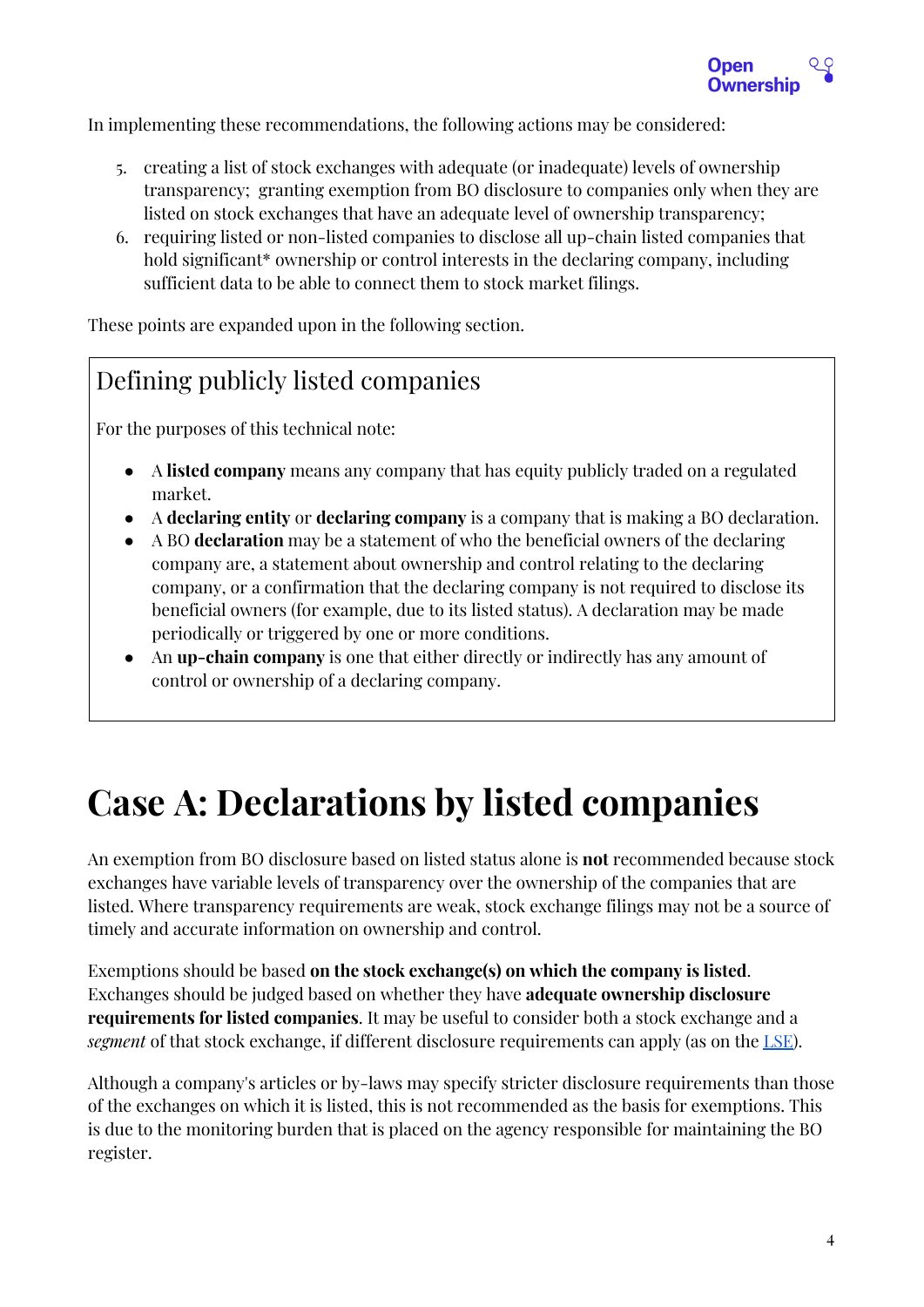

### <span id="page-4-0"></span>Creating excluded or allowed lists of stock exchanges

Exemptions based solely on the jurisdiction in which a stock exchange is based are **not** recommended, as a single jurisdiction can have multiple stock exchanges with different regulatory and transparency requirements. In the UK, for example, the LSE Main Market and AIM exchanges are covered by different sets of [disclosure](https://www.pwc.co.uk/audit-assurance/assets/pdf/continuing-obligations-for-uk-listed-companies-2017.pdf) regimes. Related to this, exemptions should not be granted to companies because they are based in jurisdictions that are members of international organizations, such as the OECD.

The simplest approach to defining which listed companies are exempt may be to create a **list of** *excluded* **stock exchanges** that do not have adequate ownership disclosure policies. An excluded list can be built iteratively and based on the most obvious challenges (starting with an assessment of domestic stock exchanges). The list should be publicly available and reviewed regularly, and may benefit from collaboration in regional or international fora.

## <span id="page-4-1"></span>Defining adequate ownership disclosure requirements for a stock exchange

Disclosure requirements for publicly listed companies should be aligned with the spirit and purpose of existing requirements for private companies.

OO recommends that publicly-listed companies are granted an exemption from declaring their beneficial owners only if listed on **a stock exchange with disclosure requirements relating to the acquisition and disposal of significant shareholdings and voting rights**. For example, UK companies with shares traded on a regulated market in the UK or the European Economic Area are exempt from declarations to the UK beneficial ownership register.

These disclosure requirements should be based on a robust definition of ownership and control that results in comprehensive coverage of listed companies on the relevant exchange that is available to all interested parties.

In assessing the robustness of the definition of ownership and control in an exchange's disclosure requirements, consideration should be given to whether companies must provide:

- timely notification on the acquisition and disposal of significant voting rights;
- notifications on the basis of aggregated holdings and interests used jointly via an agreement;
- notifications of ownership and control arrangements via financial instruments that have a similar effect to owning shares or controlling votes;
- notifications that contain information on the means through which major shareholding or voting rights are exercised (e.g. the chain of ownership);
- notifications of interests held by company officers.

In assessing the coverage of an exchange's disclosure requirements, consideration should be given to understand: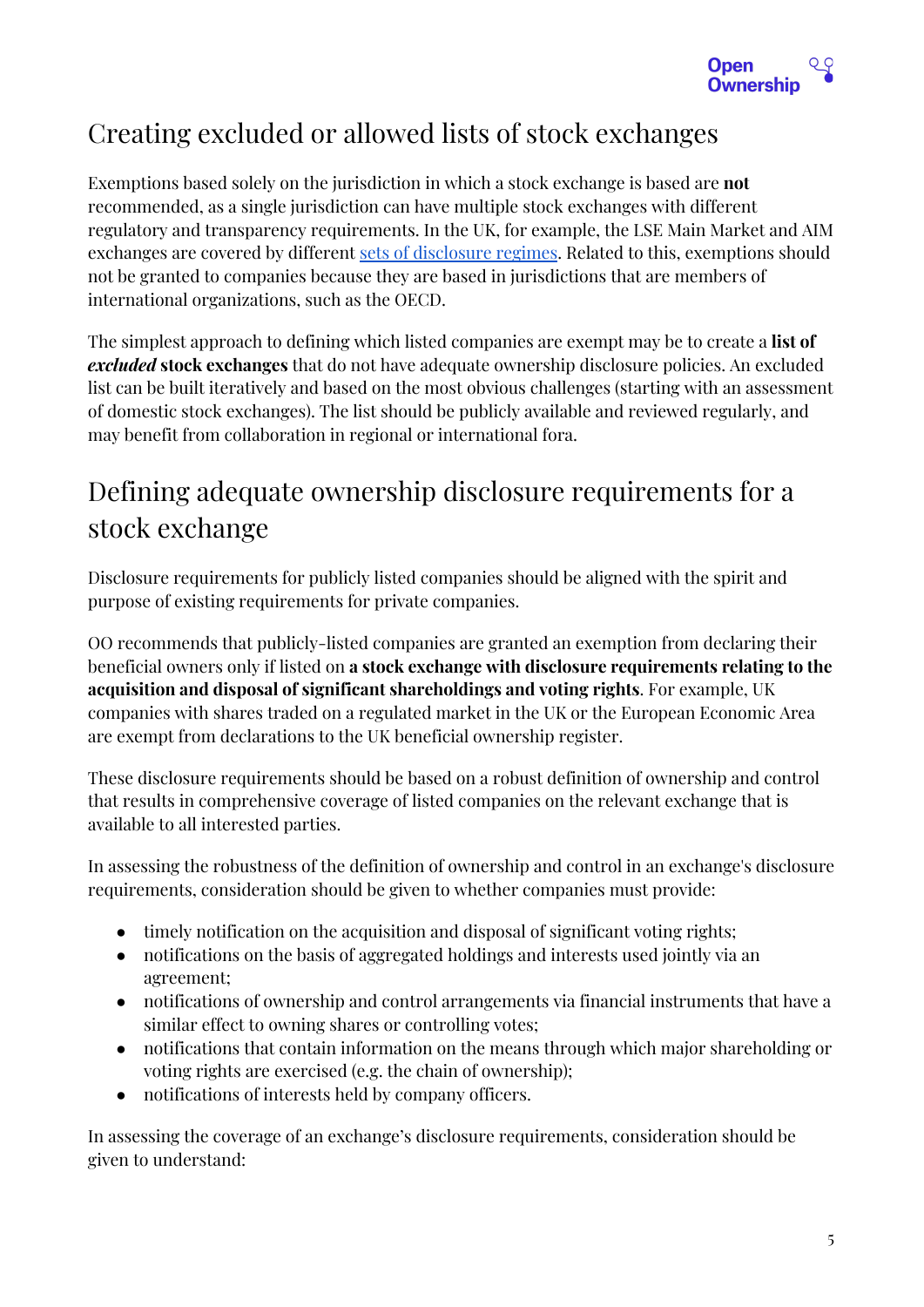

● whether all listed companies are subject to the same disclosure requirements (for example, if an exchange is segmented).

In assessing the availability of ownership and control information, consideration should be given to understand:

● who has access to filings made to stock exchanges under disclosure requirements and policies for storing filings, and if there are any conditions placed on the use of filing information.

For all such assessments, it should be noted that the totality of disclosure requirements a listed company is subject to may not come from a single regulation or set of rules.

#### **Examples of market disclosure regulations**

For comparative purposes, consideration could be given to standards set out in the relevant sections of the EU's [Transparency](https://en.wikipedia.org/wiki/Transparency_Directive) Directive Amending Directive (e.g. section 5.1 of the UK's Disclosure Guidance and [Transparency](https://www.handbook.fca.org.uk/handbook/DTR.pdf) Rules and section 9.8.6 of the [Listing](https://www.handbook.fca.org.uk/handbook/LR/9/8.html) Rules).

### <span id="page-5-0"></span>Data collection and business process

It should always be possible to connect a listed company to relevant stock market filings using information available from the BO declaration or related entry in the company registry. To do so, accurate and sufficient information needs to be collected as part of any BO declaration. Therefore, listed companies should be required to provide:

- 1. information about the stock exchanges on which the company has equity listed;
- 2. identifying information for the listed equity securities;
- 3. information about the listed company itself;
- 4. confirmation on whether or not (1) makes the company eligible for exemptions from BO disclosure requirements.

The agency responsible for maintaining the BO register should have the capacity to:

- 1. check and, if necessary, reject claims for exemptions based on the stock exchanges on which the company is listed;
- 2. record the fact that an exemption has been granted on the basis that the declaring entity is a listed company on an exchange with adequate ownership disclosure requirements.

Listed companies should be subject to the same periodic declaration update requirements as non-listed companies. In addition, consideration should be given to requiring an update of their exemption statement if stock is listed on a new stock exchange or delisted from an existing exchange, as this may result in a reassessment of the exemption.

#### <span id="page-5-1"></span>**Collecting information on companies and their stock exchange listings**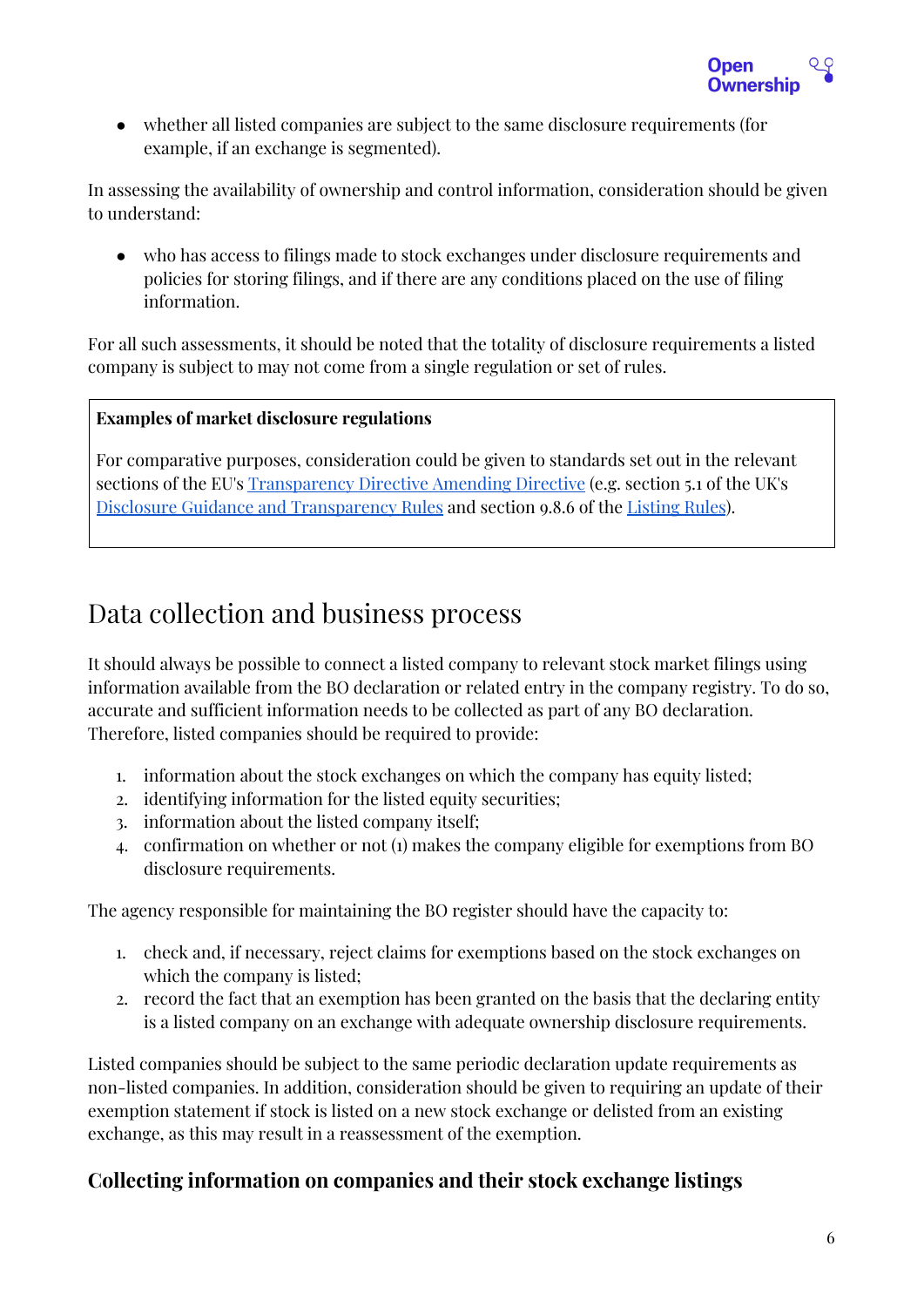

A declaring company may be listed on more than one stock exchange. It can be delisted from one whilst remaining listed on another. Listed companies should therefore be required to **provide information for all stock exchanges on which they are listed and required to disclose information to**.

The information that should be collected is set out in **Appendix I**.

#### <span id="page-6-0"></span>**Publishing and updating information on exempt companies**

It should be possible to distinguish an exemption from a missing disclosure and to understand the reason for any exemptions. Declaring listed companies should be required to explicitly declare that they are exempt from disclosure requirements because of their listed status. This information should be available on any central or public register, and such declarations should be renewed on a periodic basis in line with BO disclosure rules.

# <span id="page-6-1"></span>Case B: Collecting information about listed up-chain companies

If a declaring entity is required to disclose its beneficial owners and a listed company has a significant\* direct (or indirect) interest in it, details of that "up-chain" listed company should be collected. The information about each up-chain listed company that should be submitted by the declaring company is set out in **Appendix I**.

In addition to the core information collected about the up-chain listed company and its listings, the following should also be required:

- the **nature of ownership** or **control interests** in the declaring company and their extent, including whether the interest is held directly or indirectly;
- in the case of an indirect interest held by an up-chain company, details of the chain of ownership should be described in line with guidance for declarations by non-listed companies.

Taking the Case B diagram as an example:

- Company A would need to disclose Person 1 as a beneficial owner if they met the relevant criteria;
- Company A would need to provide information about PLC 2 and the significant direct interest held by PLC 2;
- Company A would need to provide information about PLC 3 and the significant indirect interest held by PLC 3;
- the chain of ownership between Company A and PLC 3 would be described as required by existing guidance (for example, requiring the identity of Company B as the legal owner of Company A via which PLC 3 exercises its interests);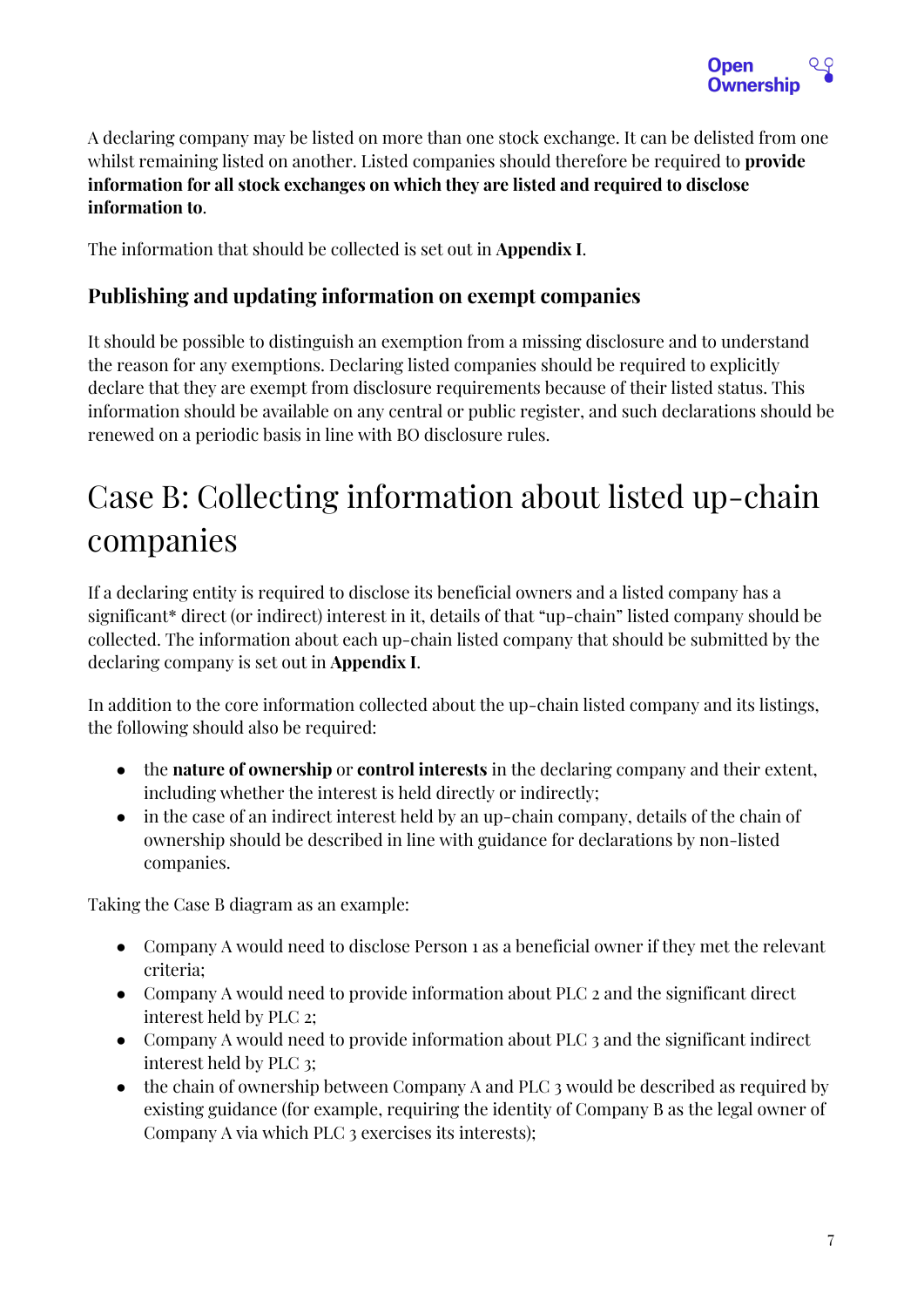

• Company A would itself need to look at the exchange filings of PLC  $_2$  and PLC  $_3$  to satisfy itself that there are no further beneficial owners exercising their interests via these listed companies.



\* As a minimum, "significant" should be interpreted to mean: a direct or indirect ownership or control interest whose size, were it held by an individual person, would make that person a beneficial owner.

Implementers may consider a risk-based approach to setting disclosure thresholds. Where the nature of a sector or economy makes it vulnerable to corruption or other undesirable behaviours, setting lower thresholds to trigger disclosure requirements would be appropriate.

# <span id="page-7-0"></span>Appendix I: Core information about a listed company

The following information should be collected *and* published.

Each **stock exchange** on which a company is registered should be identified using three fields from the [I](https://www.iso20022.org/market-identifier-codes)SO [10383](https://www.iso20022.org/market-identifier-codes) Codes for exchanges and market identification (MIC) standard:

- stock exchange name: the name of the stock exchange, as specified in the NAME-INSTITUTION DESCRIPTION field in the MIC standard;
- stock exchange jurisdiction: the ISO 3166 country code for the jurisdiction in which the stock exchange is based;
- MIC: the market identification code, as specified in the MIC field in the [latest](https://www.iso20022.org/sites/default/files/ISO10383_MIC/ISO10383_MIC.pdf) MIC list.